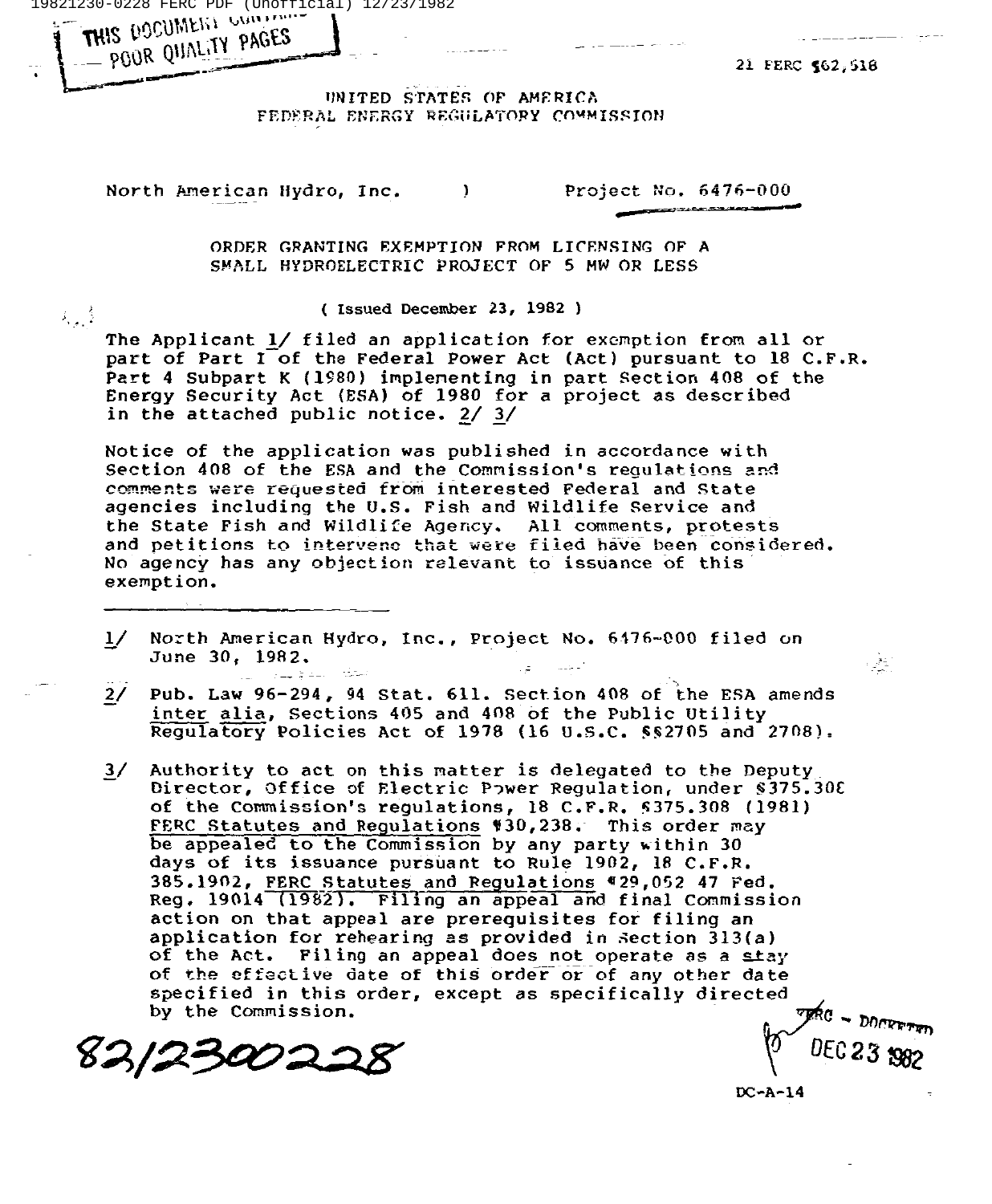$-2 -$ 

Standard Article 2, included in this exemption, requires compliance with any terms and conditions that Federal or State fish and wildlife agencies have determined appropriate to prevent loss of, or damage to, fish and wildlife resources. The terms and or, or camage to, rish and wildlife resources. The cerms and<br>conditions referred to in Article 2 are contained in any letter conditions referred to in Article 2 are concurned in any 1990s Applicant in conjunction with this exemption.

## It is ordered that:

**B** 

 $\frac{1}{2} \left( \frac{1}{2} \right) \left( \frac{1}{2} \right) \left( \frac{1}{2} \right) \left( \frac{1}{2} \right) \left( \frac{1}{2} \right)$ 

(A) Neshonoc Water Power Project No. 6476 as described and designated in North American Hydro, Inc. 's application filed on June 30, 1982, is exempted from all of the requirements of Part I of the Federal Power Act, including licensing, subject to the standard articles in %4. 106 of the commission's regulations attached hereto as Form E-2, 18 C.F.R. \$4.106, 45 Fed. Reg. 76115 (November 18, 1980). ્રદે

(8) The prelim'nary permit application, Project No. 6130, filed by Energenics Systems Inc. on March 29, 1982, is hereby denied.

ent E. Cickenval

 $\mathbf{z}^{\prime}$ 

医动物囊炎

فالمراد والأناسف والانتشار فيفتد والمراد

Robert E. Cackowski Deputy Director, Office of Electric Power Regulation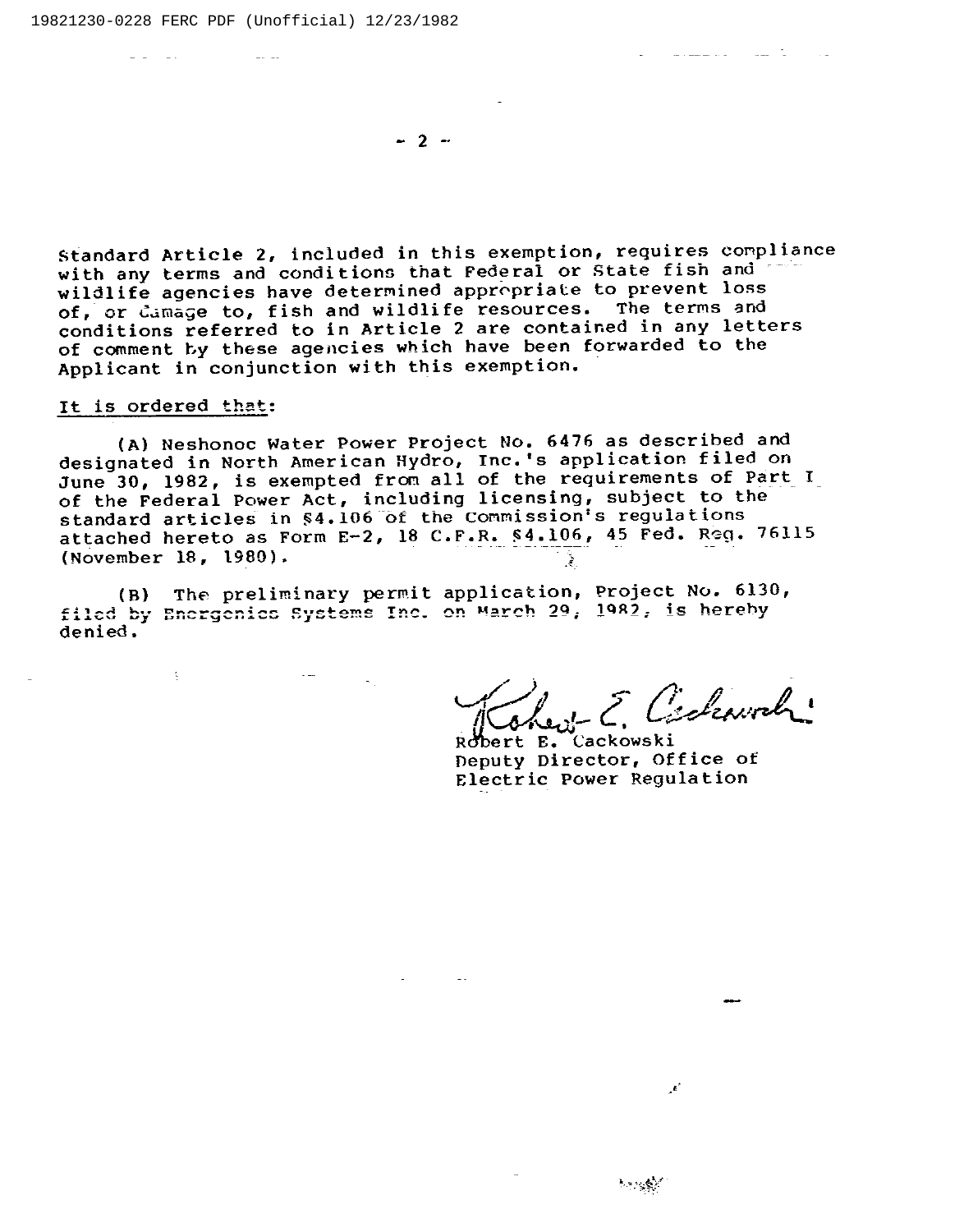## UNITED ATATES OF HIRECA<br>Tenral Enrigy Rroulatory Commission

 $\frac{1}{\gamma}$ 

Morth American Hydro, Inc.

Project No. 6476-000

# MULICE ON VERFICYLION BOB EXERICH BOB SHVIT HADROETWICHE

## (September 1, 1982)

7

÷ż

Take notice that on June 30, 1982, North American Nydro, Inc.<br>111ed an application under Section 408 of the Energy Recurity<br>Act of 1980 (Act) (16 U.A.C. 582705 and 2708 an amenden), for<br>examption of a proposed hydroalcetti 54982. Project Description - The proposed project would consist of :<br>Tip the existing ZIS-foot long, 17,5-foot high Neahonoc Dam on<br>the Le Growe Rivers (2) the coileting Neahonoc Lake with a surjace<br>orbitaling two proposed turbi

Purpose of Exemption - An oxemption, if issued, gives the Exemptee<br>priority of control, davelopment, and operation of the project<br>under the terms of thy exemption from licensing, and protects the<br>Exemptee from permit or li

Agency Comments - The U.S. Fish and Wildlife Service, The National<br>Nesources are requested, for the Misconsine Department of Matural<br>408 of the Act, to submit within 60 jays from the date of issueince<br>of this notice approp

 $\ddot{\cdot}$ 

Project No. 6476-000

۸

skemption must be clearly identified in the age of version in a semi-parameter of an agency does not file term<br>an agency does not file terms and conditions within this time<br>period, that agency will be presumed to have none concerning the project and its remources are requested; however granting of an exemption. If an agency does not file comments<br>within 60 days from the date of issuance of this notice, it<br>will be presumed to have no comments. One copy of an agency's specific terms and conditions to be included as a condition of comments must also be went to the Applicant's tepresenterium.

Competing Application - Any qualified license applicant desiring<br>to file a competing application sust submit to the Commission,<br>illownas application that proposes to develop at least 7.5<br>a license application, submit and c will not be accepted.

54.33(b) and (c) (1980). A competing license application must<br>conform with the requirements of in C.F.P. 44.33(a) and (d) (1980). A notice of intent must conform with the requirements of in c.r.R.

Commentia, Protesta, or Petitions to Intervane - Anyone may submit<br>comments, a protest, or a petition bo intervane in accordance<br>with the requirements of the Rules of Practice and Procedure, 19 CPR 385,211 or 385,214. In determining the appropriate action to take, the Commission will consider all proportate or other community that consider all protests or other community filed, but only those who file a petition party to the proceeding. Any comments, protein the or pesitions to intervene must be received on or before the supply in the Filing and Service of Responsive Documents - Any filings must<br>bear in all capital latters the title "Comments", "NOTICE CW",<br>INTENT", or "PETITION TO INTERVENE", as applicable, and the<br>project Number of this notice. Any of 208 RR at the above address. A copy of any notice of intent.<br>competing application, or petition to intervene must also be<br>served upon each representative of the Applicant specified In the first paragraph of this notice.

Kenneth F. Plush Secretary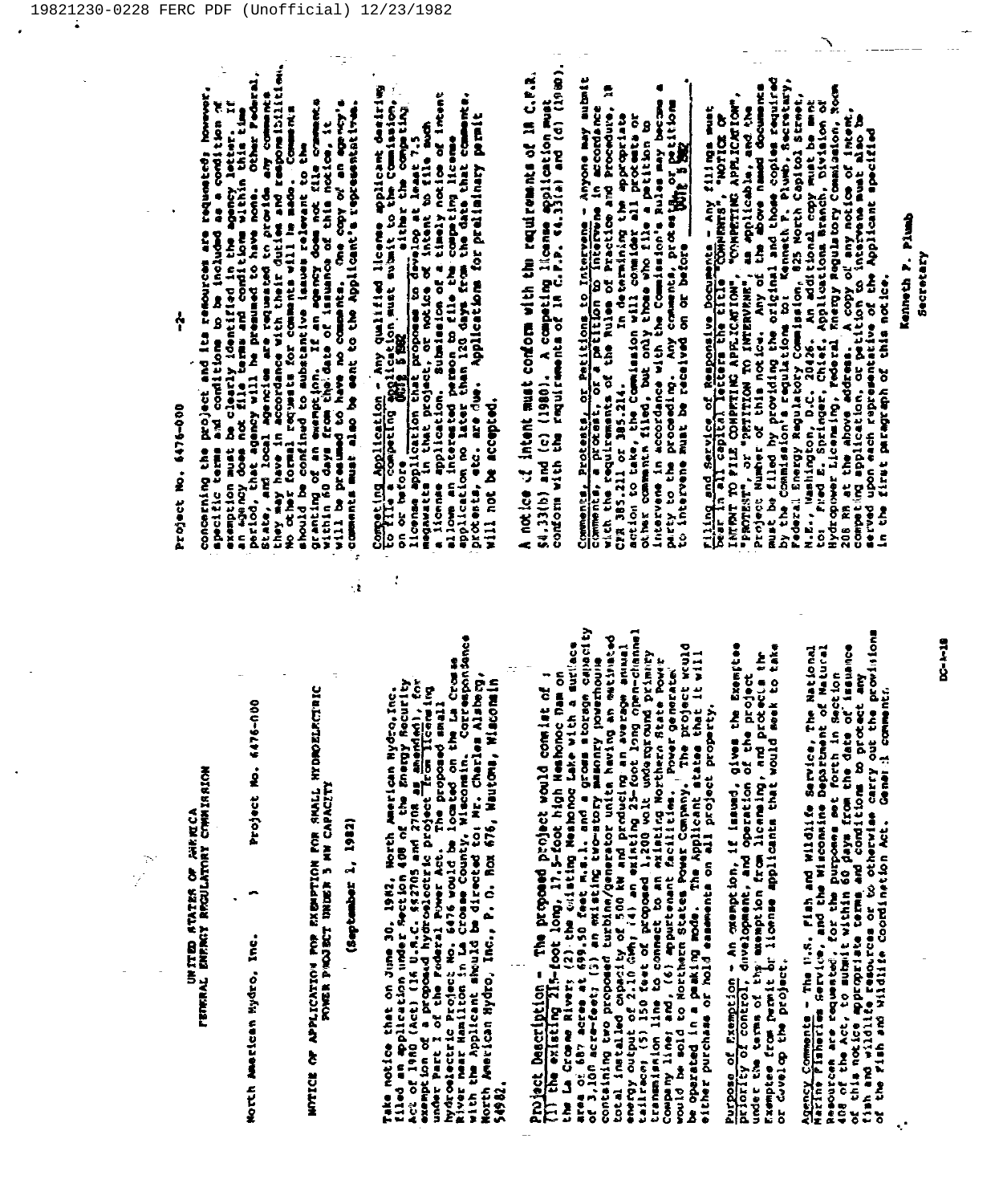

 $\mathbb{R}^{\frac{1}{2}}$  .

 $\mathcal{I}_\gamma$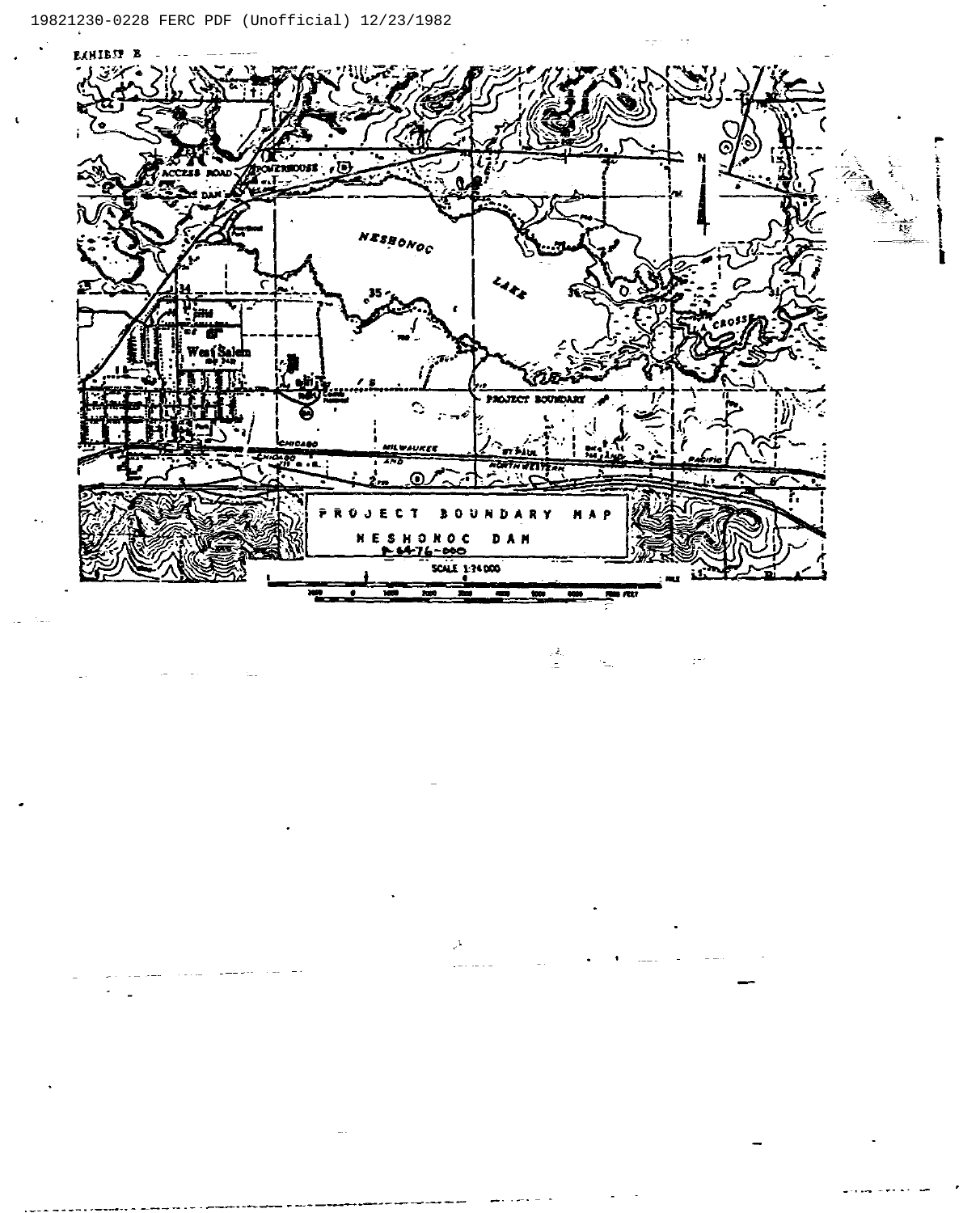$\therefore$  19821-230-0228 FERC PDF (Unofficial) 12/23/1982 .

 $\ddot{\phantom{a}}$ 

Attachment  $E = 2$  Porm

## § 4.106 Standard terms and conditions or exemption from licensing. Any exemption from licensing granted under this subpart for a small hydroelectric power project is subject to the following standard terms and conditions:

(a) Article 1. The Commission reserves the right to conduct investigations under sections 4(g), 306, 307, and 311 of the Federal Power Act with respect to any acts, complaints, facts, conditions, practices, or other matters related to the construction, operation, or maintenance of the exempt project. If any term or condition of the exemption is violated, the Commission may revoke the exemption, issue a suitable order under section 4(g) of the Federal Power Act. or take appropriate action for enforcement, forfeiture, or penalties under Part III of the Federal Fower Act.

(b) Article 2. The construction, operation, and maintenance of the exempt project must comply with any terms and conditions that any Federal or state fish and wildlife agencies have determined are appropriate to prevent loss of, or damage to, fish or wildlife resources or otherwise to carry out the purposes of the Fish and Wildlife Coordination Act, as specified in Exhibit E of the application for exemption from licensing or in the comments submitted in response to the notice of the exemption application.

(c) Article 3. The Commission may accept a license application by any qualified license applicant and revoke this exemption if actual construction or development of any proposed generating facilities has not begun within 18 months, or been completed within four years, from the date on which this exemption was granted. If an exemption is revoked, the Commission will not accept a subsequent application for exemption within two years of the revocation.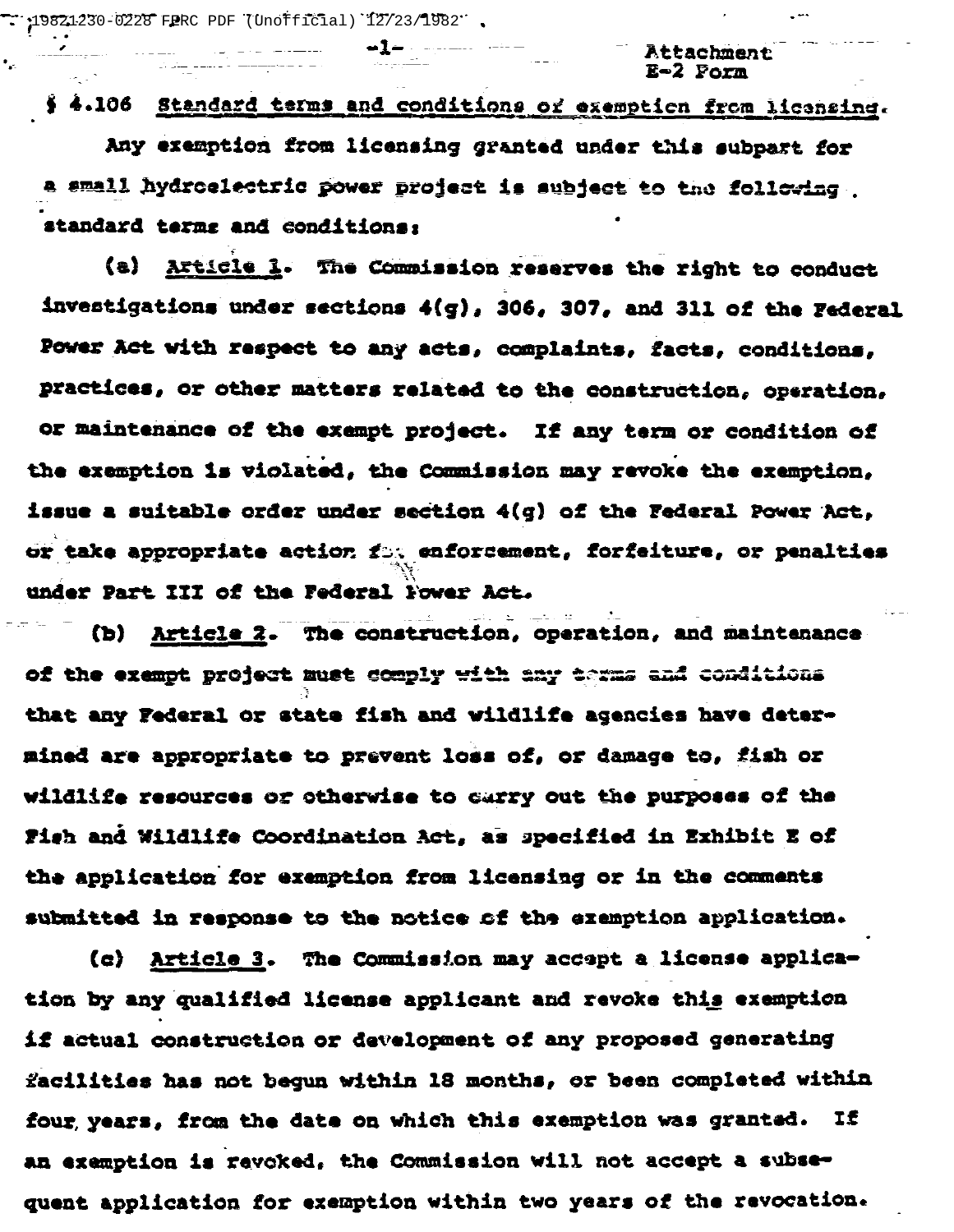$\mathbf{A} = \mathbf{A} \mathbf{A}$ 

و .

### Attachment  $E-2$  Form

Article 4. This examption is subject to the navigation  $\{a\}$ sarvitude of the United States if the project is located on havigable waters of the United States.

Article 5. This exemption does a " confer any right ... (e) to use or occupy any Federal lands that may be necessary for the development or operation of the project. Any right to use or or occupy any Pederal lands for those purposes must be obtained from the administering Federal land agencies. The Commission may accept a license application by any qualified license applicant and revoke this exemption, if any necessary right to use or occupy Federal lands for those purposes has not been obtained within one year from the date on which this exemption was granted.